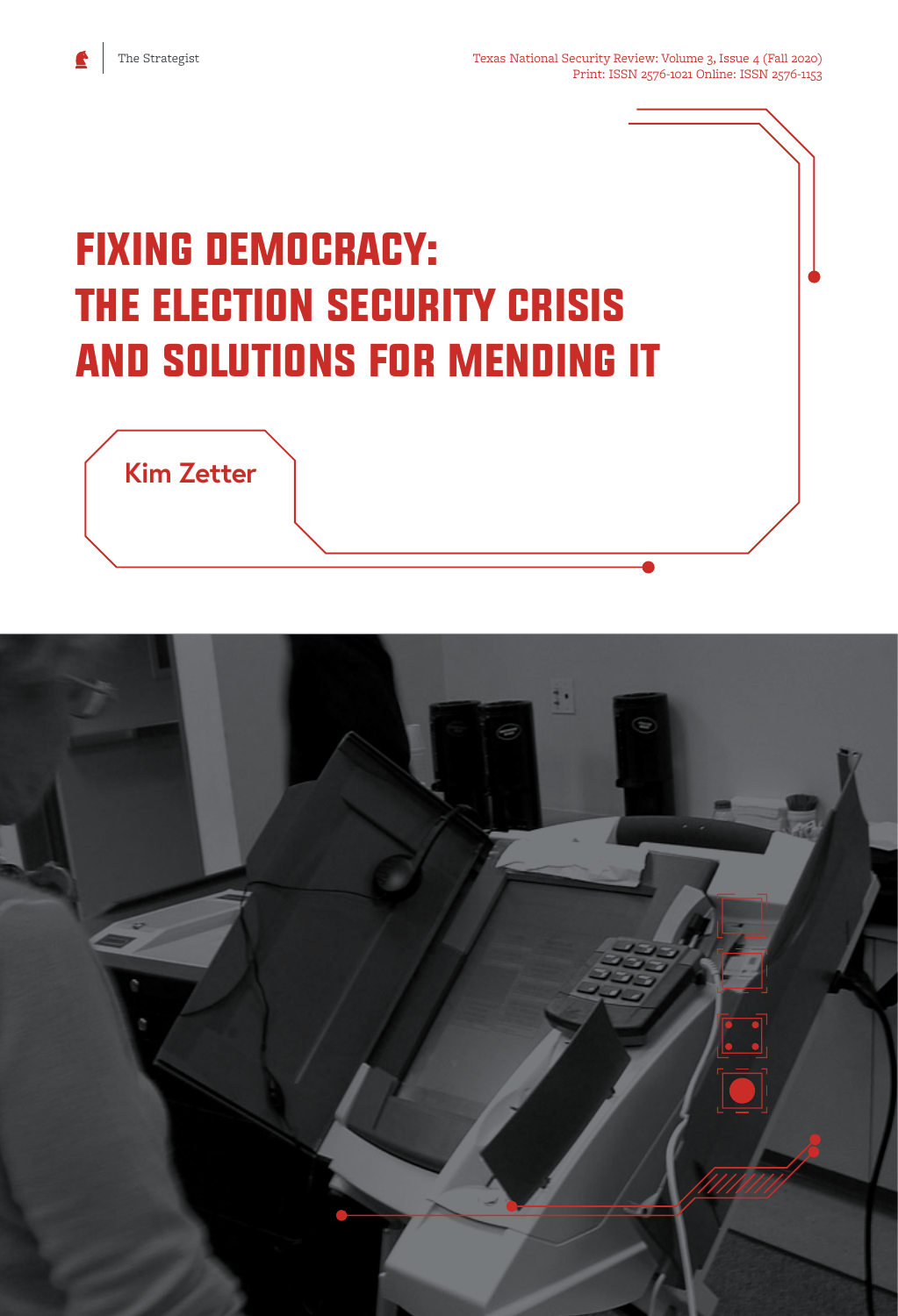The 2000 presidential election debacle in Florida led to the widespread adoption of electronic voting machines in the United States. Yet these machines have proven to be more problematic than the punch card machines that precipitated Florida's crisis. Poorly built and poorly secured electronic voting machines have left U.S. elections vulnerable to software glitches and manipulation — by foreign adversaries or by malicious insiders — for 20 years. An easy solution exists to help restore integrity to the democratic process. But federal lawmakers have failed to act.

The targeting of voting infrastructure<br>by Russian nation-state agents during<br>the 2016 U.S. presidential election high-<br>lighted something computer security<br>and election integrity experts had known for nearly by Russian nation-state agents during the 2016 U.S. presidential election highlighted something computer security two decades — that electronic voting systems used throughout the United States are vulnerable to manipulation from malicious outsiders and rogue insiders. Furthermore, the attempted interference in the 2016 election proved that little had been done to address this issue since the systems were first put in place in the early 2000s.

In 2016, amid growing concerns over the integrity of the voting process, election officials found themselves in the awkward position of having to assure the public that no one could hack the voting machines. Those machines, they argued, were never connected to the internet and therefore remained secure from external interference. Aside from the fact that this assertion was not true — some voting machines and backend systems that transmit and receive results on election night do connect to the internet and sometimes remain connected year-round — the statement exposed an alarming lack of awareness among those tasked with securing elections. Election officials appeared ignorant of the many ways voting systems can be hacked and election results manipulated even when those systems are not connected to the internet. Threats against voting machines that are not connected to the internet can come from malicious insiders who have physical access to the voting machines or to the systems that program those machines. Alterna-

tively, external hackers can gain remote access to the networks of voting machine manufacturers and slip malicious code into the software and systems that those companies supply to states.<sup>1</sup>

With the heightened focus on election integrity, the Department of Homeland Security has been working with state and local election offices since 2016 to improve election security. But there is only so much they can do to address the problems, and the scope of their efforts is limited to election administration systems like voter registration databases. The voting systems responsible for casting and tallying votes still possess many of the same security vulnerabilities computer scientists found in them 20 years ago — vulnerabilities that would allow skilled actors to alter votes without leaving any trace. While the Department of Homeland Security can help election officials develop more secure handling of these machines, they cannot fix the security vulnerabilities inherent to them.

According to experts, there is little that individual states can do to mitigate the risks these machines pose before election day 2020 or future U.S. elections. The only way to address the problem is to mandate the use of voter-marked paper ballots and implement robust election audits. These audits can help verify the digital tallies or alert election officials when those results should not be trusted, based on evidence of potential interference.<sup>2</sup> Statisticians and election-security experts consider risk-limiting audits the gold standard. These are manual audits that compare digital votes against a percentage of paper ballots cast in every

<sup>1</sup> Kim Zetter, "Critical U.S. Election Systems Have Been Left Exposed Online Despite Official Denials," *Vice/Motherboard*, Aug. 8, 2019, [https://](https://www.vice.com/en_us/article/3kxzk9/exclusive-critical-us-election-systems-have-been-left-exposed-online-despite-official-denials) [www.vice.com/en\\_us/article/3kxzk9/exclusive-critical-us-election-systems-have-been-left-exposed-online-despite-official-denials.](https://www.vice.com/en_us/article/3kxzk9/exclusive-critical-us-election-systems-have-been-left-exposed-online-despite-official-denials)

<sup>2</sup> Dan Webber, Harri Hursti, and Maggie Macalpine, "Getting Elections Right with Paper Ballots and Audits," *Government Technology*, Feb. 24, 2020, <https://www.govtech.com/opinion/Getting-Elections-Right-with-Paper-Ballots-and-Audits-Contributed.html>.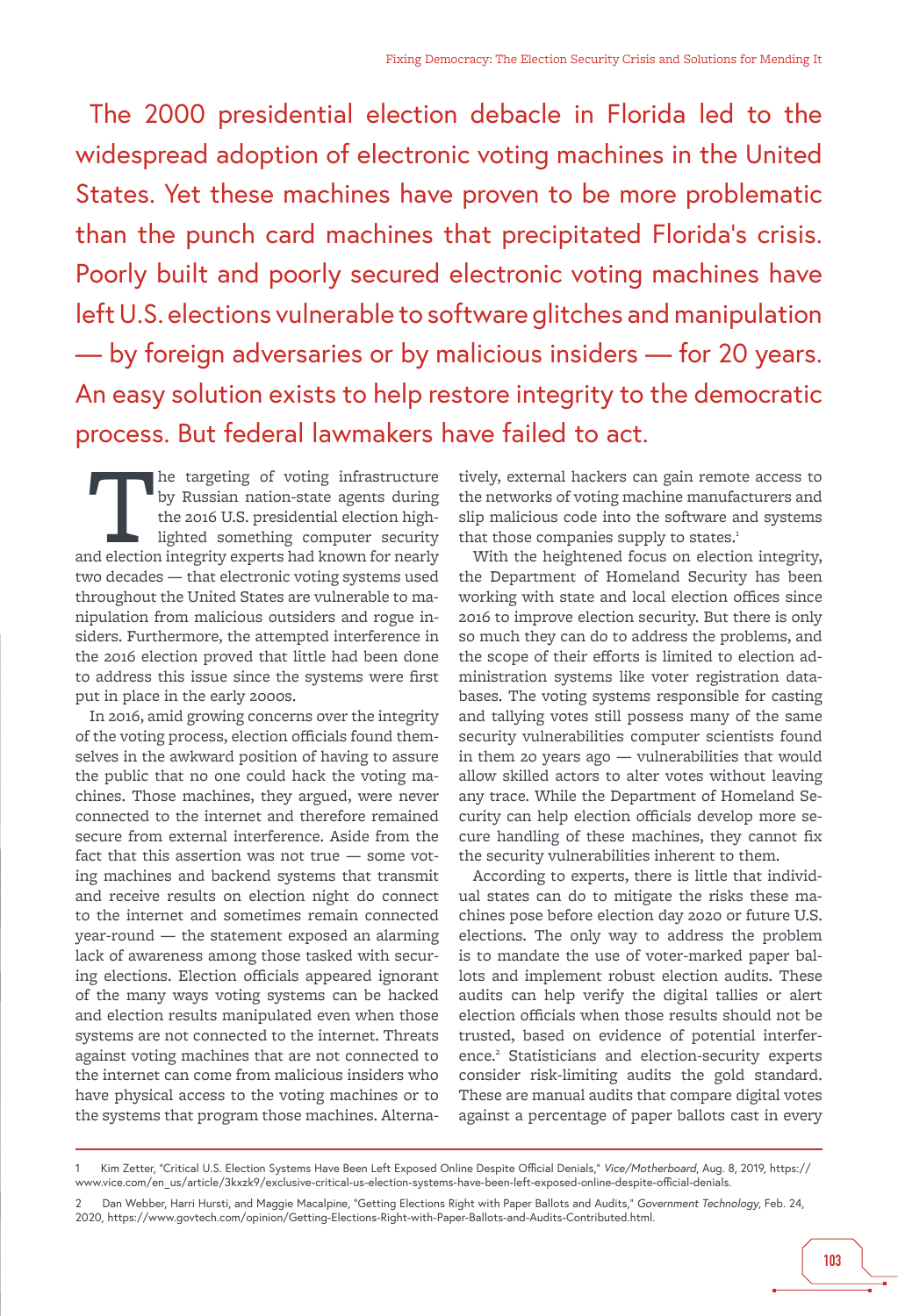polling place in a county.<sup>3</sup> To implement such audits, states will have to amend their election laws. Currently, only three states have statutes requiring post-election risk-limiting audits.4 In addition, election jurisdictions will have to revamp their procedures and train staff in how to conduct this type of election audit.

Instead of waiting for state legislatures to act, federal lawmakers could pass legislation mandating robust audits for federal elections. Some might see this as a more fitting solution to the problem since it was a federal election law — the Help America Vote Act, or HAVA — passed nearly 20 years ago that created the security and integrity problems the United States faces today. New federal legislation mandating election audits could help provide assurance that if the events of the 2016 presidential election were repeated, interference with voting machines or election results would be detected.

#### **Helping America Vote**

To understand the current election security crisis, we have to go back to the passage of HAVA in 2002.

It was May 2001, just six months after the U.S. Supreme Court intervened to halt the 2000 presidential election recount in Florida, allowing George W. Bush to claim victory in that state by a margin of fewer than 600 votes, thus securing the presidency. The debacle had been caused by "hanging chads" — paper ballots that threw the election result into question. Federal lawmakers in Washington, D.C., believed the antiquated paper punch cards used in Florida were the source of the problem and, in the aftermath of that controversial election, were determined to rid the nation of these systems and transition the United States to fully computerized elections using paperless, direct-recording electronic machines. Though computers were not new to U.S. elections — they had been used to tabulate votes cast on punch card machines and other equipment for three decades — fully computerized election machinery that used digital ballots instead of paper ones only accounted for about 9 percent of U.S. voting machines in 2002.<sup>5</sup> In the spring of 2001, federal officials were contemplating passing a bill that would give states federal money — around \$4 billion — to make the switch.

But Rebecca Mercuri, a computer scientist at Bryn Mawr College, hoped to dissuade them. Mercuri had been railing against paperless voting machines for more than a decade. In 1989, her Pennsylvania county had contemplated buying new, paperless voting machines, and Mercuri had convinced officials to drop the plan. Now she was set to testify on paperless voting before the House Committee on Science. Mercuri was confident federal lawmakers would listen to her once she described the myriad security problems with the machines and how they made it impossible to audit election results.<sup>6</sup>

During her testimony, Mercuri spoke bluntly. "Fully electronic systems do not allow the voter to independently verify that the ballot cast corresponds to that one that was actually recorded, transmitted or tabulated," she told the panel. Anyone — a rogue programmer working for one of the voting machine vendors, an election worker with access to the machines, a hacker able to get into the systems, even one of her own students — could write code that would cause the systems to display one thing onscreen to voters while recording something entirely different on their memory cards. And with no paper backup ballots to audit the digital tally and verify the results, there would be no way for anyone to know it had occurred, she said.7

Two other experts at the hearing added to Mercuri's concerns. They warned the lawmakers that the electronic voting machines currently available on the market had been designed in the 1980s, when computer security was an undeveloped discipline. The standards by which the systems were tested and certified included few cyber security measures. The machines, one of the experts noted, had software bugs and security vulnerabilities that made them unsuitable for their critical role in ensuring smooth democratic processes. He advised the lawmakers to hold off on giving states money to purchase more of the flawed machines until the standards could be rewritten and more secure machines could be developed.<sup>8</sup>

There was plenty of evidence to support the

7 *Improving Voting Technologies*, 31.

8 *Improving Voting Technologies*, testimony of Roy G. Saltman, 34-38, and Douglas W. Jones, 38-41.

<sup>3</sup> Christopher Deluzio, "A Smart and Effective Way to Safeguard Elections," *Brennan Center for Justice*, July 25, 2018, [https://www.brennancen](https://www.brennancenter.org/our-work/analysis-opinion/smart-and-effective-way-safeguard-elections)[ter.org/our-work/analysis-opinion/smart-and-effective-way-safeguard-elections.](https://www.brennancenter.org/our-work/analysis-opinion/smart-and-effective-way-safeguard-elections)

<sup>4</sup> National Conference of State Legislatures, "Risk-Limiting Audits," Feb. 17, 2020, [https://www.ncsl.org/research/elections-and-campaigns/](https://www.ncsl.org/research/elections-and-campaigns/risk-limiting-audits.aspx) [risk-limiting-audits.aspx.](https://www.ncsl.org/research/elections-and-campaigns/risk-limiting-audits.aspx)

<sup>5</sup> *Improving Voting Technologies: The Role of Standards* (Washington, DC: Committee on Science, 2001), 166, [http://commdocs.house.gov/](http://commdocs.house.gov/committees/science/hsy73327.000/hsy73327_0.htm%2523166) [committees/science/hsy73327.000/hsy73327\\_0.htm#166](http://commdocs.house.gov/committees/science/hsy73327.000/hsy73327_0.htm%2523166).

<sup>6</sup> Juliana Rosati, "Rebecca Mercuri: BMC's Electronic Voting Expert," *The College News*, March 7, 2001, [http://www.notablesoftware.com/Press/](http://www.notablesoftware.com/Press/BMCmerc.html) [BMCmerc.html.](http://www.notablesoftware.com/Press/BMCmerc.html)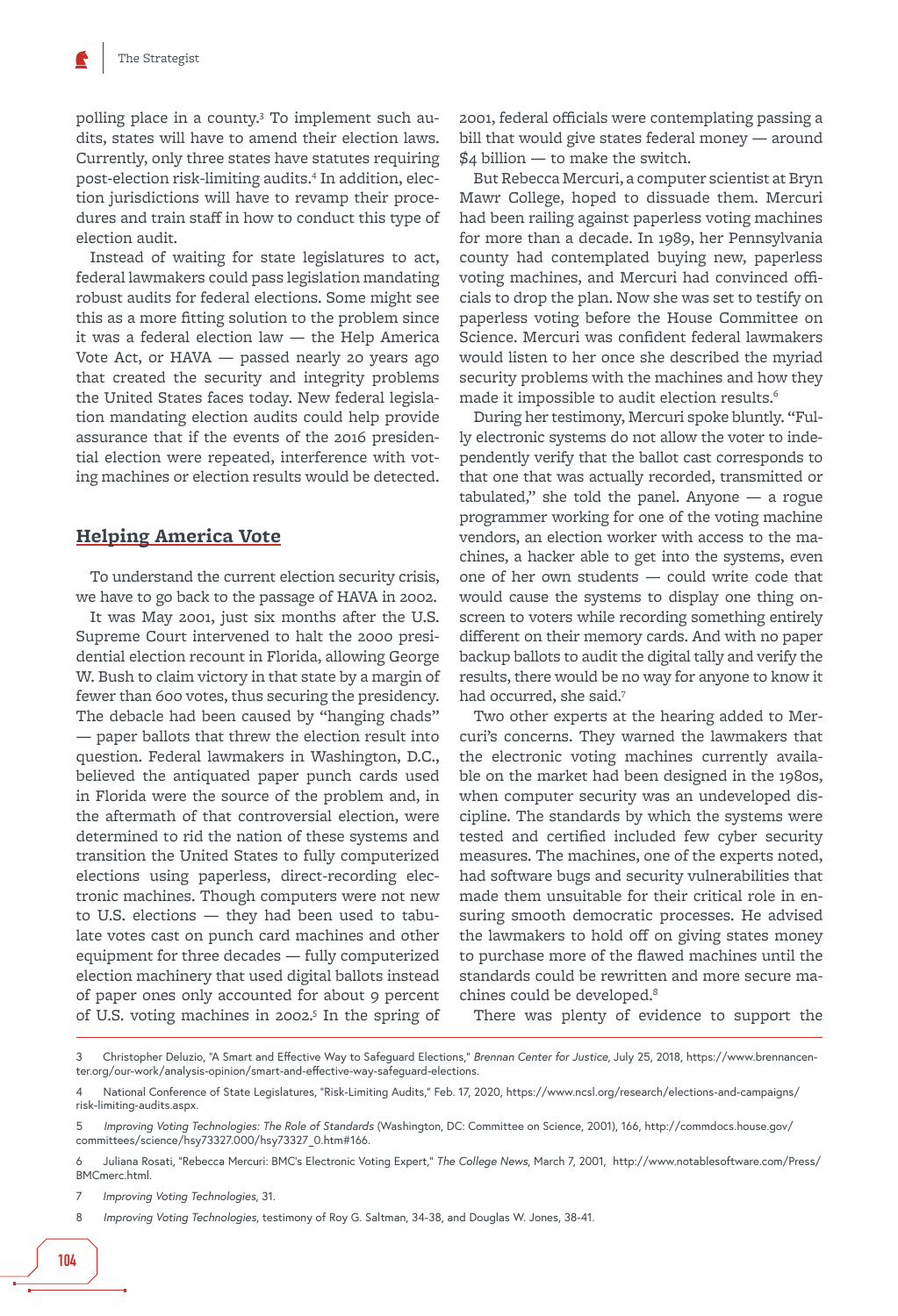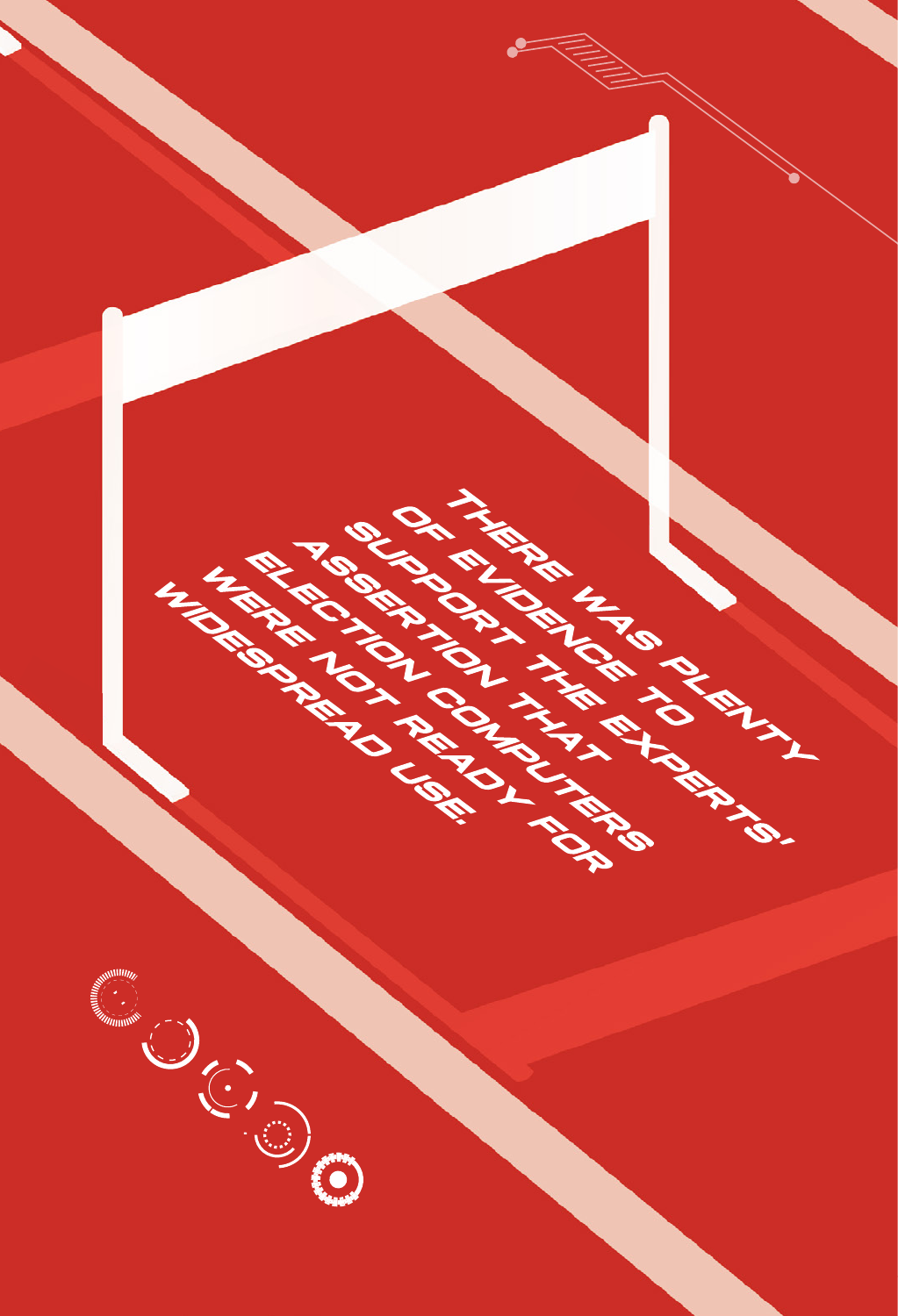

experts' assertion that election computers were not ready for widespread use. In 1985, for example, an Indiana lawyer filed a federal lawsuit over vote-counting software created by Computer Election Systems. Other plaintiffs in West Virginia, Maryland, and Florida filed similar suits against the company. Computer experts hired by the plaintiffs said the company's program was open to outside interference — they argued that anyone could hack the software and alter vote totals without leaving a trace of their deed. The tabulation code used to count more than one-third of the votes in the presidential race in 1984, they warned, was vulnerable to manipulation and fraud. Furthermore, the experts argued that log files intended to track changes made to the program could be altered to hide malicious activity.9

In numerous instances before 2002, mishaps involving electronic voting underscored the need for paper backups. In 1971, a computer counting punch card ballots in Ohio misallocated votes due

to a programming error. This error was correctable only because the paper punch cards could be recounted.10 In 2000, a malfunctioning optical-scan voting machine in Iowa erroneously calculated 4 million votes in a race, though only 300 ballots were scanned. Optical-scan machines read paper ballots hand-marked by voters. In this case, as in Ohio, election officials arrived at the correct tallies by recounting the paper ballots. Finally, as lawmakers were preparing to vote on HAVA in 2002, two Republican commissioners in Texas won races by unexpectedly large margins, raising suspicions of irregularities in the vote-counting. When election officials manually recounted the optical-scan ballots, Democratic candidates won in both races.<sup>11</sup>

These incidents should have convinced federal lawmakers in 2002 that paper ballots were critical to providing trust in the legitimacy of election outcomes. Nevertheless, lawmakers appeared to ignore the warnings. Rep. Steny Hoyer, one of the authors of HAVA, said recently that he never heard about

<sup>9</sup> David Burnham, "Computerized Systems for Voting Seen as Vulnerable to Tampering," *New York Times*, July 29, 1985, [https://www.nytimes.](https://www.nytimes.com/1985/07/29/us/computerized-systems-for-voting-seen-as-vulnerable-to-tampering.html) [com/1985/07/29/us/computerized-systems-for-voting-seen-as-vulnerable-to-tampering.html.](https://www.nytimes.com/1985/07/29/us/computerized-systems-for-voting-seen-as-vulnerable-to-tampering.html)

<sup>10</sup> Institute of Election Administration, American University and National Scientific Corporation, *A Study of Election Difficulties in Representative American Jurisdictions* (Washington, DC: American University, 1973), 1-10.

<sup>11</sup> Jim Carlton, Chip Cummins, Patricia Callahan, and Anne Marie Squeo, "Fuzzy Numbers: Election Snafus Went Far Beyond Florida in Year When It Mattered," *Wall Street Journal*, Nov. 17, 2000, [https://www.wsj.com/articles/SB974424706937213629;](https://www.wsj.com/articles/SB974424706937213629) "Ballot Glitches Reverse Two Election Results," *Houston Chronicle*, Nov. 8, 2002.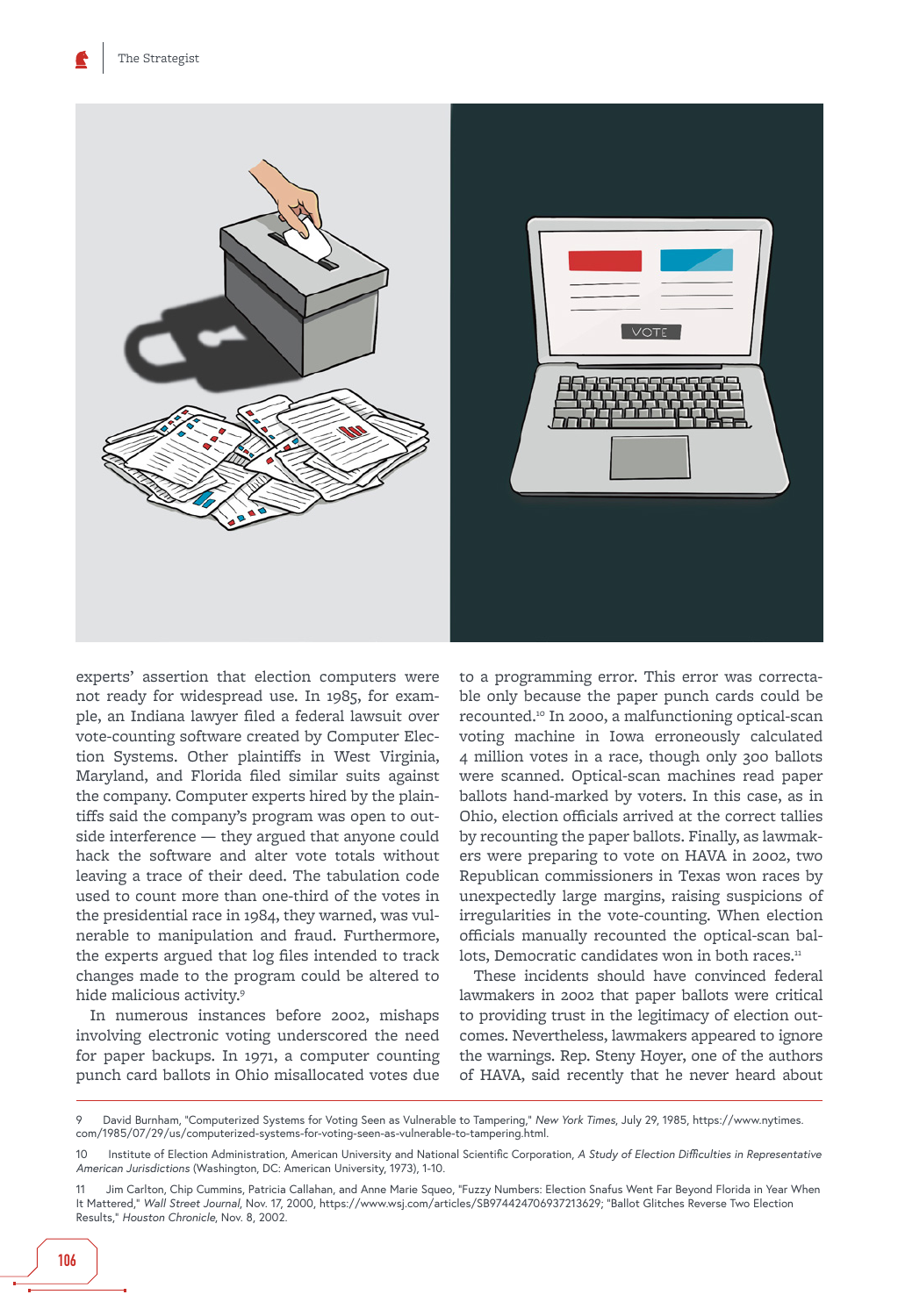any security problems with the machines when they were debating the bill. At the time, he believed they were improving elections with the legislation.<sup>12</sup>

Hoyer and his colleagues also missed another significant consequence of their legislation: HAVA undermined one of the most important gains of earlier voting rights legislation — the right of election observers to watch vote-tallying procedures after an election to ensure a transparent count and provide confidence in the results. The electronic machines put in place after HAVA was passed in 2002 were proprietary black boxes with software protected by trade secrets. The use of these machines made the vote-counting process unobservable. Rather than improving election integrity, electronic voting machines produced more problems than the controversial punch card machines they replaced — problems that persist today.

Ironically, analysis of the 2000 election completed before the passage of HAVA in 2002 concluded that many of the problems in Florida were due to a poorly designed ballot that confused voters, card stock that made it difficult to punch the ballots properly, and other issues that could not be addressed by introducing electronic voting.13 One study from researchers at the Massachusetts Institute of Technology and Caltech concluded that many of the problems could be solved by replacing the punch card machines with optical-scan machines, where voters use a pencil or pen to mark a paper ballot.<sup>14</sup> But federal lawmakers arrived at a different conclusion. "The lesson that [lawmakers] derived from Florida [in] 2000 was that paper is bad because of hanging chads. The lesson should have been 'badly-engineered paper is bad,' not that paper is bad," says Barbara Simons, past president of the Association for Computing Machinery and current member of the board of directors for Verified Voting, an election integrity group.<sup>15</sup>

In 2018, Hoyer admitted that he and his colleagues had missed the security and auditability problems with electronic voting machines. "[W]e were focused more on getting [rid of] a technology that had failed miserably in 2000," he said. "There was a perhaps misplaced confidence that the technologies that would be adopted by locals would be accurate and would be, in effect, much less subject to mistake

or manipulation [than punch card machines]."16

In the decade after HAVA, as paperless machines broke down during elections, lost digital ballots, produced faulty results, and proved vulnerable to hacks (based on assessments by computer security experts who examined their software), California, Florida, Ohio, and other states came to realize the folly of purchasing paperless voting machines and switched to optical-scan machines that could be audited. California, for example, mandated in 2003 that all counties had to use either optical-scan machines or paperless direct-recording electronic machines outfitted with printers to produce a paper backup, similar to a cash register receipt, of the digital ballots. When voters mark their choices onscreen, the system prints the choices on a scrolling receipt that remains behind a glass partition. Voters are supposed to check the receipt to verify the ballot before pressing a button that sends it to the ballot box. The problem with a paper trail that is printed by the machine and not hand-marked by the voter is that the machine can be manipulated to show voters their correct votes on the paper receipt while recording different votes on the machine's memory card. Thus, the machine is still vulnerable to interference or malfunctions without a voter-marked paper ballot audit to confirm the result of the election.

California mandated paper ballots and paper backup receipts after discovering that Diebold Election Systems, one of the leading manufacturers of electronic voting machines at the time, had secretly installed software updates on machines without informing officials, in violation of state law.17 The paper ballots, lawmakers hoped, would provide a way to trust election results even if the integrity of election vendors and their machines could not be trusted. Most other states eventually followed California's lead, including Florida, which mandated paper ballots or voting machine printers statewide in 2006. It did so after a controversial election in which 18,000 ballots cast on paperless, direct-recording electronic machines showed no votes cast in a race in the 13th congressional district, though voters completed other races on the ballot. Election officials insisted that voters had intended to leave that race blank. Without voter-marked paper ballots to audit the digital tally and prove otherwise, the Re-

<sup>12</sup> Author interview, Aug. 1, 2018.

<sup>13 &</sup>quot;Newspaper: Butterfly Ballot Cost Gore White House," *CNN*, March 11, 2001, <https://www.cnn.com/2001/ALLPOLITICS/03/11/palmbeach.recount/>.

<sup>14</sup> Katharine Q. Seelye, "Study Says 2000 Election Missed a Million Votes," *New York Times*, July 17, 2001, [https://www.nytimes.](https://www.nytimes.com/2001/07/17/us/study-says-2000-election-missed-millions-of-votes.html)

[com/2001/07/17/us/study-says-2000-election-missed-millions-of-votes.html.](https://www.nytimes.com/2001/07/17/us/study-says-2000-election-missed-millions-of-votes.html)

<sup>15</sup> Author interview, July 17, 2018.

<sup>16</sup> Author interview, July 17, 2018.

<sup>17</sup> Kim Zetter, "E-Votes Must Leave a Paper Trail," *Wired*, Nov. 21, 2003, [https://www.wired.com/2003/11/e-votes-must-leave-a-paper-trail/.](https://www.wired.com/2003/11/e-votes-must-leave-a-paper-trail/)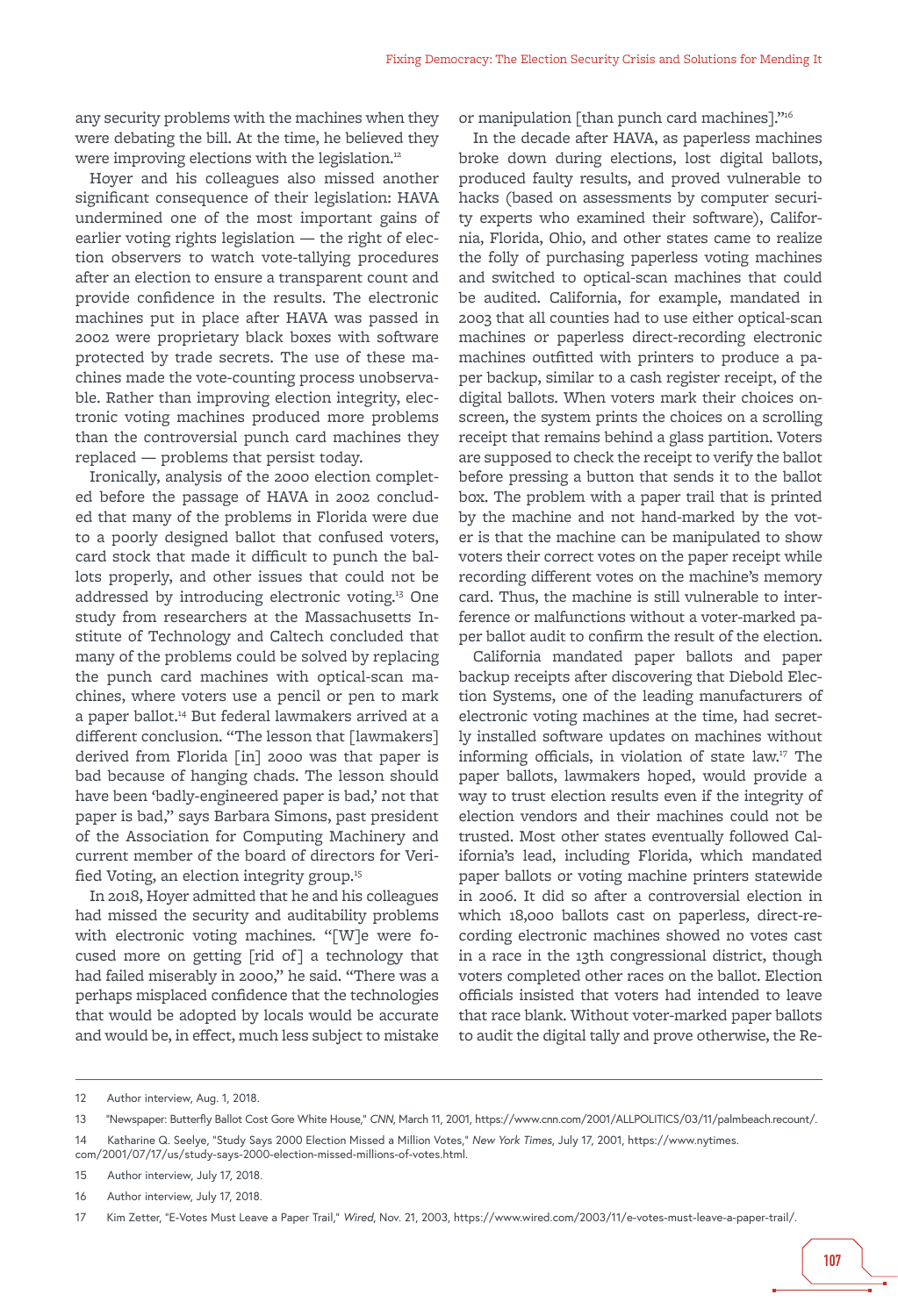publican candidate won by fewer than 400 votes.<sup>18</sup>

Oddly, one state that experienced the same problems that Florida and California experienced opted not to replace its paperless machines: Georgia. In 2002, Diebold reportedly installed uncertified software on all of Georgia's paperless machines, as it had done in California. Georgia retained its machines despite this development.<sup>19</sup> In 2018, in the lieutenant governor's race between GOP candidate Geoff Duncan and Democrat Sarah Riggs Amico, 160,000 ballots showed no vote cast in that contest — a sta-

...THOUGH SOME STATES DO CONDUCT **AUDITS, THEY ARE FREQUENTLY** LIMITED IN SCOPE. ... IN ADDITION, **NOT ALL AUDITS INCLUDE ABSENTEE BALLOTS MAILED IN BY VOTERS AND FED INTO AN OPTICAL-SCAN MACHINE** IN THE COUNTY ELECTION OFFICE...

tistically anomalous event. Georgia officials denied the machines were at fault.<sup>20</sup> Officials did finally replace the paperless machines in 2020, however, after state lawmakers passed a bill allocating funding to purchase new machines and a federal judge barred the state from using its old machines after 2019.<sup>21</sup>

But even with these changes, 20 years later the legacy of HAVA stubbornly lives on. Louisiana still uses paperless, direct-recording electronic machines statewide. Seven other states have one or more counties that use them as well.<sup>22</sup> Many other states have modified these machines with printers to produce a "voter-verifiable" paper trail, but as noted, this does not have the same integrity as optical-scan systems. It would be a mistake, however, to believe that optical-scan machines alone are the answer for improving election integrity.

## **Optical-Scan Machines: An Imperfect Solution**

Although optical-scan machines are considered a better alternative to direct-recording electronic machines, they are not a panacea for America's current voting security issues. Their software is vulnerable to hacks and they can malfunction like any other computer.

In 2008 in California, an optical-scan system made by Diebold Election Systems inexplicably dropped a batch of 197 absentee ballots from memory. The county caught the problem only because it had launched a unique ballot transparency project that year — in addition to scanning ballots through its Diebold scanner, the county purchased an off-the-shelf Fujitsu scanner and scanned the paper ballots a second time through that machine. When officials noticed that the total number of ballots scanned on the two machines were different, they discovered that 197 ballots scanned into the Diebold system on election day had subsequently disappeared from the system. When officials examined the system's activity log, there was no record that the ballots were ever in the system, though they had shown up in vote tallies during the initial days after the election. California officials were never able to fully determine what had gone wrong.<sup>23</sup>

But there is another reason optical-scan machines are not a cure-all for the problems afflicting electronic voting. Unless election officials do a robust post-election audit of the paper ballots to compare them against the digital ballots stored in an optical-scan machine's memory, the paper ballots are pointless. Though some states do conduct audits, they are frequently limited in scope. In many cases, county election officials randomly choose 1 percent of precincts and manually audit only ballots cast in those polling places. If a problem occurred in any precinct not included in that random 1 percent draw, it would remain undetected. In addition, not all audits include absentee ballots mailed in by voters and fed into an optical-scan machine in the county election office. This is a sig-

18 Kim Zetter, "Docs Point to E-Voting Bug in Contested Race," *Wired*, April 17, 2007, [https://www.wired.com/2007/04/docs-point-to-e-voting](https://www.wired.com/2007/04/docs-point-to-e-voting-bug-in-contested-race/)[bug-in-contested-race/](https://www.wired.com/2007/04/docs-point-to-e-voting-bug-in-contested-race/).

<sup>19</sup> Kim Zetter, "Did E-Vote Firm Patch Election?" *Wired*, Oct. 13, 2003, [https://www.wired.com/2003/10/did-e-vote-firm-patch-election/;](https://www.wired.com/2003/10/did-e-vote-firm-patch-election/) Neena Satija, Amy Gardner, and Joseph Marks, "As Georgia Rolls Out New Voting Machines for 2020, Worries About Election Security Persist," *Washington Post*, Dec. 23, 2019, [https://www.washingtonpost.com/politics/as-georgia-rolls-out-new-voting-machines-for-2020-worries-about-election-security](https://www.washingtonpost.com/politics/as-georgia-rolls-out-new-voting-machines-for-2020-worries-about-election-security-persist/2019/12/23/c5036d74-2017-11ea-bed5-880264cc91a9_story.html)[persist/2019/12/23/c5036d74-2017-11ea-bed5-880264cc91a9\\_story.html](https://www.washingtonpost.com/politics/as-georgia-rolls-out-new-voting-machines-for-2020-worries-about-election-security-persist/2019/12/23/c5036d74-2017-11ea-bed5-880264cc91a9_story.html).

<sup>20</sup> Kim Zetter, "Georgia Voting Irregularities Raise More Troubling Questions About the State's Elections," *Politico*, Feb. 12, 2019, [https://www.](https://www.politico.com/story/2019/02/12/georgia-voting-states-elections-1162134) [politico.com/story/2019/02/12/georgia-voting-states-elections-1162134.](https://www.politico.com/story/2019/02/12/georgia-voting-states-elections-1162134)

<sup>21</sup> Stephen Fowler, "Judge Says Georgia Must Scrap Outdated Electronic Voting Machines After 2019," *NPR*, Aug. 15, 2019, [https://www.npr.](https://www.npr.org/2019/08/15/751419405/judge-denies-request-to-scrap-georgias-outdated-electronic-voting-machines-for-2) [org/2019/08/15/751419405/judge-denies-request-to-scrap-georgias-outdated-electronic-voting-machines-for-2](https://www.npr.org/2019/08/15/751419405/judge-denies-request-to-scrap-georgias-outdated-electronic-voting-machines-for-2).

<sup>22 &</sup>quot;Verifier," *Verified Voting*, n.d., <https://www.verifiedvoting.org/verifier/>.

<sup>23</sup> Kim Zetter, "Serious Error in Diebold Voting Software Caused Lost Ballots in California County," *Wired*, Dec. 8, 2008, [https://www.wired.](https://www.wired.com/2008/12/unique-election/) [com/2008/12/unique-election/](https://www.wired.com/2008/12/unique-election/).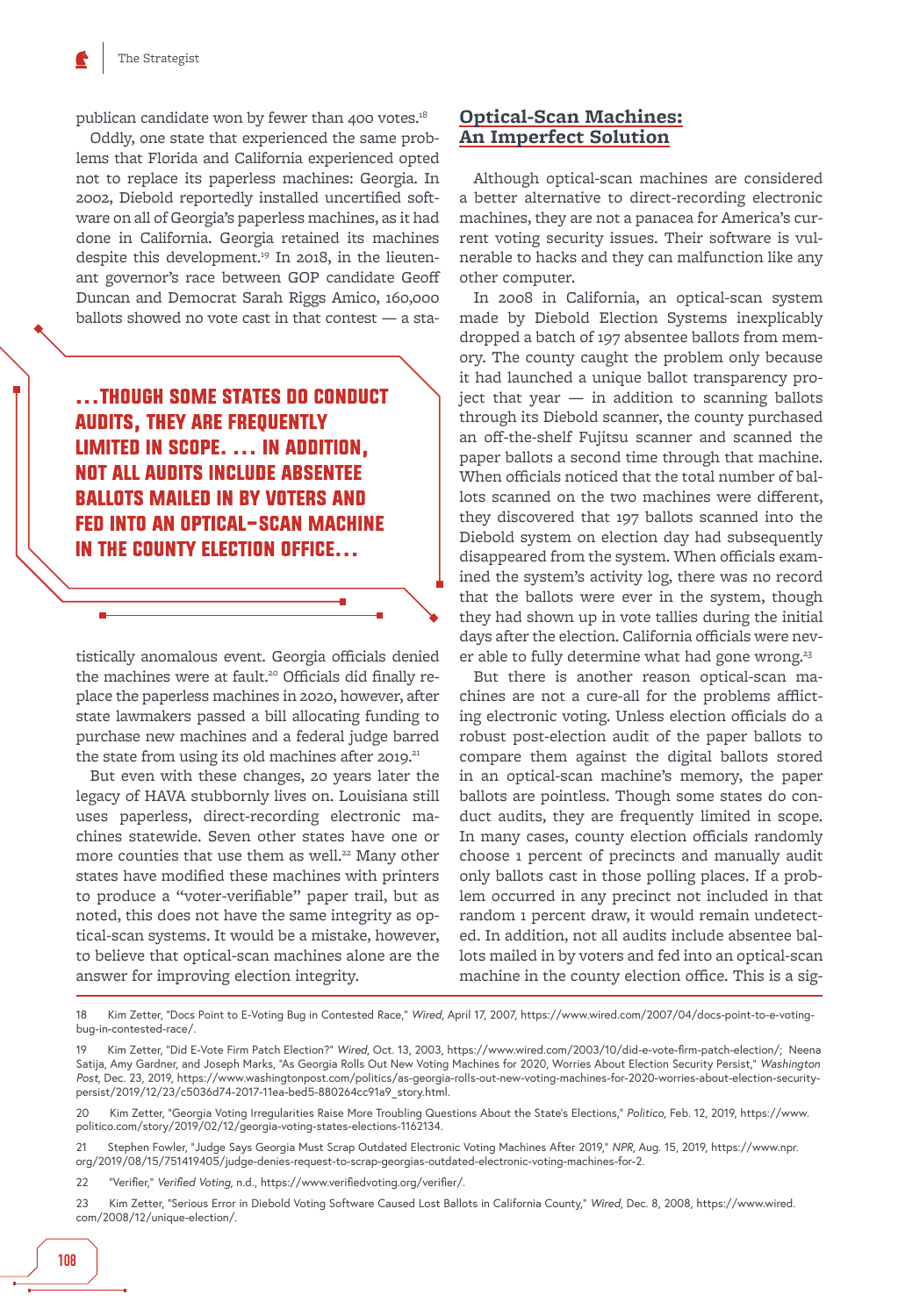nificant oversight, as the number of absentee ballots cast by voters has greatly expanded in recent years: At least 24 percent of voters cast absentee ballots in the 2016 election.<sup>24</sup> More are expected to cast absentee ballots in the 2020 presidential election due to the health risks posed by the novel coronavirus and in-person voting. Experts anticipate that voters will cast more than 80 million ballots by mail this year, more than double the number cast in  $2016.^{25}$ 

Election integrity activists and federal lawmakers like Sen. Ron Wyden (D-OR) and Sen. Elizabeth Warren (D-MA) have pushed federal legislation that would require voter-marked paper ballots and risk-limiting audits in every jurisdiction.<sup>26</sup> However, these efforts have been unsuccessful. As it stands, optical-scan voting machines offer only a partial solution to election security issues without robust audits.

Many states have begun to purchase a hybrid type of voting system that uses a ballot-marking device with a touch screen, and an optical scanner to record the votes. This system provides the accessibility of a touch screen for disabled voters along with the auditability of a paper ballot. Voters mark their choices on the touch screen, and the system prints out a ballot, which is then scanned through the optical-scan machine. The problem with a ballot-marking device, however, is that a computer marks the paper, not the voter. Unless voters review their ballots after they are printed and before they are scanned, the system could show them one set of votes on-screen and record something else on the ballots. Some ballots also include a quick-response (QR) code or bar code on the printed ballot. If the optical scanner is allowed to scan the code instead of the human-readable portion of the ballot, the system could be manipulated to record votes differently in the QR code than on the human-readable portion that voters can review.

### **If We Bank Online, Why Can't We Vote Online?**

Despite the lessons learned from paperless voting over the last two decades, West Virginia, Delaware, and other states have considered adopting internet voting in various forms in recent years.<sup>27</sup> Internet voting can involve filling out and casting ballots on a computer or mobile phone or receiving ballots electronically, printing them, and filling them out on paper before returning them as an image file via email, fax, or direct upload to a server.

In May 2020, the Department of Homeland Security issued guidelines to election officials around the country informing them that electronic ballot return is a "high-risk" endeavor that would allow votes to be manipulated on a large scale.<sup>28</sup> But 23 states already offer this option for military and civilian voters who are out of the country and for whom absentee ballots sent through the U.S. Postal Service might not arrive to election offices in time.<sup>29</sup> Currently, only a small percentage of voters return their ballots electronically, but in 2020, that number could explode if states decide to offer voting by mail to anyone who wishes to vote this way due to health concerns around in-person voting during the novel coronavirus pandemic. This would place a significant burden on election officials and the U.S. Postal Service to process millions of mail-in ballots by election day, something that has long been a growing problem even without the additional challenges introduced by the virus.<sup>30</sup> The expansion in voting by mail coupled with postal problems could push states to allow more voters to return their ballots electronically.31

None of the 50 states and territories have adopted full-on internet voting — where voters make their selections and cast their ballots through an online interface — though there has been pressure to move in that direction. The novel coronavirus is adding to that pressure. As people become used to doing more things remotely during the pandemic — work-

- 28 *Mail-In Voting in 2020 Infrastructure Risk Assessment* (Rosslyn, VA: Cybersecurity and Infrastructure Security Agency, 2020), [https://www.](https://www.cisa.gov/sites/default/files/publications/cisa-mail-in-voting-infrastructure-risk-assessment_508.pdf) [cisa.gov/sites/default/files/publications/cisa-mail-in-voting-infrastructure-risk-assessment\\_508.pdf.](https://www.cisa.gov/sites/default/files/publications/cisa-mail-in-voting-infrastructure-risk-assessment_508.pdf)
- 29 National Conference of State Legislators, "Electronic Transmission of Ballots," *NCSL*, Sept. 5, 2019, [https://www.ncsl.org/research/elec](https://www.ncsl.org/research/elections-and-campaigns/internet-voting.aspx)[tions-and-campaigns/internet-voting.aspx.](https://www.ncsl.org/research/elections-and-campaigns/internet-voting.aspx)
- 30 Ryan McCarty and Maryam Jameel, "The Postal Service Is Steadily Getting Worse Can It Handle a National Mail-In Election?" *ProPublica*, June 15, 2020, [https://www.propublica.org/article/the-postal-service-is-steadily-getting-worse-can-it-handle-a-national-mail-in-election.](https://www.propublica.org/article/the-postal-service-is-steadily-getting-worse-can-it-handle-a-national-mail-in-election)
- 31 Kim Zetter, "US Government Plans to Urge States to Resist 'High-Risk' Internet Voting," *The Guardian*, May 8, 2020, [https://www.theguardian.](https://www.theguardian.com/us-news/2020/may/08/us-government-internet-voting-department-of-homeland-security) [com/us-news/2020/may/08/us-government-internet-voting-department-of-homeland-security.](https://www.theguardian.com/us-news/2020/may/08/us-government-internet-voting-department-of-homeland-security)

<sup>24</sup> Election Assistance Commission, "EAVS Deep Dive: Early, Absentee and Mail Voting," *EAC*, Oct. 17, 2017, [https://www.eac.gov/docu](https://www.eac.gov/documents/2017/10/17/eavs-deep-dive-early-absentee-and-mail-voting-data-statutory-overview)[ments/2017/10/17/eavs-deep-dive-early-absentee-and-mail-voting-data-statutory-overview.](https://www.eac.gov/documents/2017/10/17/eavs-deep-dive-early-absentee-and-mail-voting-data-statutory-overview)

<sup>25</sup> Juliette Love, Matt Stevens, and Lazaro Gamio, "Where Americans Can Vote by Mail in the 2020 Elections," *New York Times*, Aug. 14, 2020, [https://www.nytimes.com/interactive/2020/08/11/us/politics/vote-by-mail-us-states.html.](https://www.nytimes.com/interactive/2020/08/11/us/politics/vote-by-mail-us-states.html)

<sup>26 &</sup>quot;Wyden, Gillibrand, Markey, Merkley, Murray and Warren Introduce Bill to Secure Elections," *Ron Wyden*, June 12, 2018, [https://www.wyden.](https://www.wyden.senate.gov/news/press-releases/wyden-gillibrand-markey-merkley-murray-and-warren-introduce-bill-to-secure-elections-) [senate.gov/news/press-releases/wyden-gillibrand-markey-merkley-murray-and-warren-introduce-bill-to-secure-elections-](https://www.wyden.senate.gov/news/press-releases/wyden-gillibrand-markey-merkley-murray-and-warren-introduce-bill-to-secure-elections-).

<sup>27</sup> Eric Geller, "Some States Have Embraced Online Voting. It's a Huge Risk," *Politico*, June 8, 2020, [https://www.politico.com/](https://www.politico.com/news/2020/06/08/online-voting-304013) [news/2020/06/08/online-voting-304013.](https://www.politico.com/news/2020/06/08/online-voting-304013)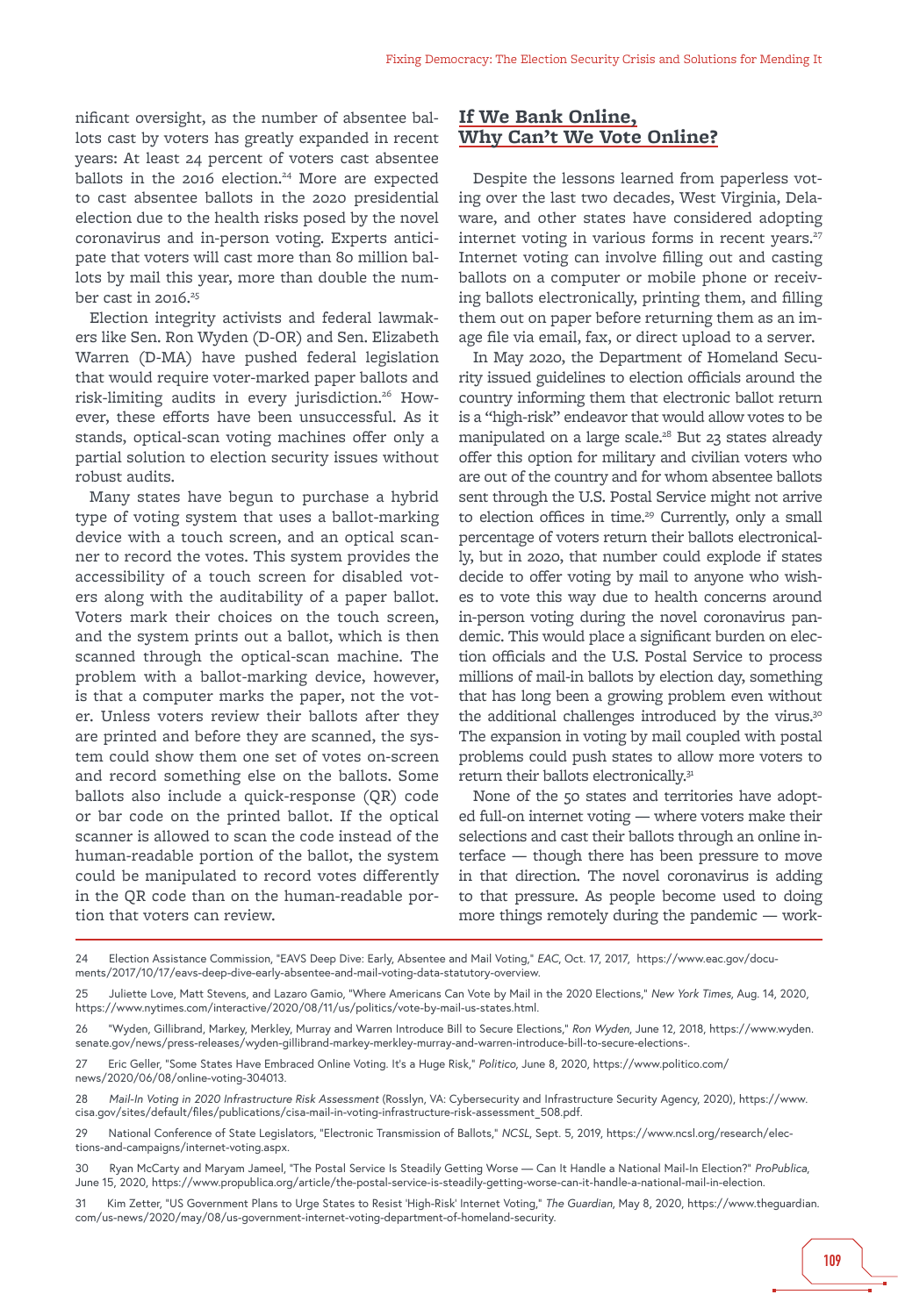ing, teaching, psychotherapy — it will be harder to convince them to give up that convenience when it comes to voting, even after the pandemic has passed.

Proponents of internet voting argue that it is a viable option now that so many everyday activities have moved online.<sup>32</sup> If the internet is safe enough for banking, why isn't it safe for voting? But this is a false equivalency. Banking and voting differ in significant ways. With banking, customers do not conduct transactions anonymously. Moreover, there is a record of every transaction. If there is suspicious activity, customers can see it on a bank statement or in their account balance and have an opportunity to rectify errors or fraud. In most cases, the customer will suffer no liability; the bank will restore stolen money. But voting is conducted anonymously by law in the United States; if votes are altered — either on the voter's personal device before the ballot is sent or on the government server that receives the ballot — there is no way to go back to voters to determine the votes they intended to cast.33 Similarly, there is no foolproof way for voters to check that their votes were recorded correctly and not altered either by a glitch in the tabulation software or a hacker. There is an additional risk with online voting: Hackers could disenfranchise voters by launching denial-of-service attacks against the county servers set up to receive votes over the internet, prevent voters' ballots from reaching their destination, or intercept and delete ballots during transmission.

No one has produced an online voting system that is sufficiently secure. In the United States, several jurisdictions have piloted a mobile phone voting application called Voatz. But that system was recently shown to have serious security issues by experts who examined it.<sup>34</sup> As for online voting done through an interface, systems rolled out in Estonia, Australia,

and Switzerland have all had security issues, some of them severe.<sup>35</sup> Computer security experts say that there may come a time in the future when computer security technologies and techniques advance to the point that internet voting becomes safe and secure. But now is not that time, nor will such a time arrive in the foreseeable future.<sup>36</sup>

These are just a few of the issues plaguing the current state of election security in the United States. There are many others not covered here: poor testing and certification procedures that have allowed badly designed systems to be sold to states, the lack of oversight and transparency around voting-machine vendors and their code to ensure that the systems do what the vendors say they do and do not have backdoors that the vendors or others can use to get into voting systems, and the absence of a nationwide system to track problems with voting machines when they occur in elections to understand the scope of issues.

In 2001, lawmakers who supported HAVA optimistically believed that the country would overcome the 2000 election debacle with passage of the legislation. "One year ago tonight, in Bush v. Gore, the United States Supreme Court effectively determined the outcome of our last Presidential election," Hoyer said during a House debate on the bill. "But today this House has an historic opportunity to let this day be remembered not for one of the most controversial decisions in the Court's history, but for congressional action to protect our most cherished democratic right: the right to vote and the right to have that vote counted."37 Yet the ambitions of HAVA have mostly gone unrealized. Twenty years later, as Russian hackers stand ready to once again interfere with a U.S. presidential election — and with the rising threat from other state actors, including China and Iran — the right

32 Geller, "Some States Have Embraced Online Voting."

36 American Association for the Advancement of Science, "Internet or Online Voting Remains Insecure," *AAAS*, n.d., [https://www.aaas.org/](https://www.aaas.org/programs/epi-center/internet-online-voting%2523NIST) [programs/epi-center/internet-online-voting#NIST.](https://www.aaas.org/programs/epi-center/internet-online-voting%2523NIST)

37 Neil Volz, *Into the Sun: A Memoir* (Bloomington, IN: AuthorHouse, 2011), 114-115.

<sup>33</sup> Ronald L. Rivest, *Electronic Voting* (Cambridge, MA: Laboratory for Computer Science, Massachusetts Institute of Technology, n.d.), [https://](https://people.csail.mit.edu/rivest/Rivest-ElectronicVoting.pdf) [people.csail.mit.edu/rivest/Rivest-ElectronicVoting.pdf](https://people.csail.mit.edu/rivest/Rivest-ElectronicVoting.pdf).

<sup>34</sup> Dan Guido, "Our Full Report on the Voatz Mobile Voting Platform," *Trail of Bits*, March 13, 2020, [https://blog.trailofbits.com/2020/03/13/](https://blog.trailofbits.com/2020/03/13/our-full-report-on-the-voatz-mobile-voting-platform/) [our-full-report-on-the-voatz-mobile-voting-platform/](https://blog.trailofbits.com/2020/03/13/our-full-report-on-the-voatz-mobile-voting-platform/); Michael Specter, James Koppel, and Daniel Weitzner, "FAQ on the Security Analysis of Voatz," *Internet Policy Research Initiative*, Feb. 14, 2020, [https://internetpolicy.mit.edu/faq-on-the-security-analysis-of-voatz/.](https://internetpolicy.mit.edu/faq-on-the-security-analysis-of-voatz/)

<sup>35</sup> For Estonia, see, Drew Springall, Travis Finkenauer, Zakir Durumeric, Jason Kitcat, Harri Hursti, Margaret MacAlpine, and J. Alex Halderman, "Security Analysis of the Estonian Internet Voting System," *Proc. 21st ACM Conference on Computer and Communications Security* (November 2014),<https://jhalderm.com/pub/papers/ivoting-ccs14.pdf>; for Australia, see, J. Alex Halderman and Vanessa Teague, "The New South Wales iVote System: Security Failures and Verification Flaws in a Live Online Election," *Cornell University*, April 22, 2015,<https://arxiv.org/abs/1504.05646>; for Switzerland, see, Kim Zetter, "Experts Find Serious Problems with Switzerland's Online Voting System Before Public Penetration Test Even Begins," *Vice/Motherboard*, Feb. 23, 2019, [https://www.vice.com/en\\_us/article/vbwz94/experts-find-serious-problems-with-switzerlands-online-voting-sys](https://www.vice.com/en_us/article/vbwz94/experts-find-serious-problems-with-switzerlands-online-voting-system-before-public-penetration-test-even-begins)[tem-before-public-penetration-test-even-begins;](https://www.vice.com/en_us/article/vbwz94/experts-find-serious-problems-with-switzerlands-online-voting-system-before-public-penetration-test-even-begins) see also, Kim Zetter, "Researchers Find Critical Backdoor in Swiss Online Voting System," *Vice/ Motherboard*, March 12, 2019, [https://www.vice.com/en\\_us/article/zmakk3/researchers-find-critical-backdoor-in-swiss-online-voting-system.](https://www.vice.com/en_us/article/zmakk3/researchers-find-critical-backdoor-in-swiss-online-voting-system)